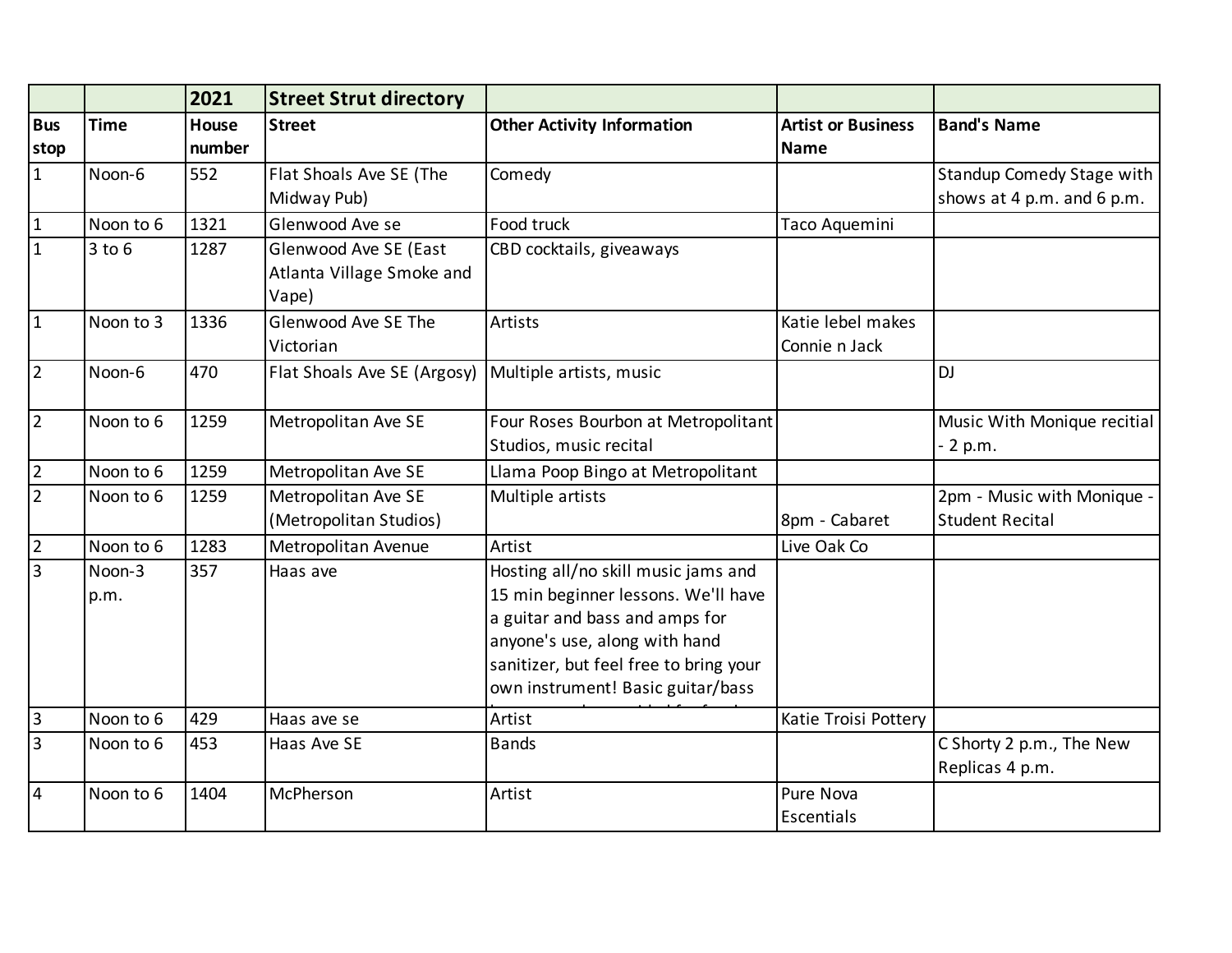| $\overline{4}$ | Noon to 6          | 1241 | <b>McPherson Ave SE</b> | Artist, Band                                                                                                                                                                               | Melissa Sims Art-                                  | The HoneyDoos 2 p.m.                                         |
|----------------|--------------------|------|-------------------------|--------------------------------------------------------------------------------------------------------------------------------------------------------------------------------------------|----------------------------------------------------|--------------------------------------------------------------|
|                |                    |      |                         |                                                                                                                                                                                            |                                                    | The Rays 5 p.m.                                              |
| $\vert 4$      | Noon to 6          | 1257 | <b>McPherson Ave SE</b> | Artist, band                                                                                                                                                                               |                                                    | The Black Pearl 2 p.m.                                       |
| $\overline{4}$ | Noon to 6          | 1264 | <b>MCPherson Ave SE</b> | I'm teaming up with my next door<br>neighbor to host a mini craft market.<br>We'll also have food vendors and I'll<br>be signing copies of my book "unique<br>eats & eateries of Atlanta." | <b>McPherson Market</b>                            |                                                              |
| $\overline{4}$ | Noon-3<br>p.m.     | 1264 | <b>McPherson Ave SE</b> | Artist                                                                                                                                                                                     | Samste Pottery and<br>plants                       |                                                              |
| 4              | Noon to 6          | 1291 | McPherson Ave se        | <b>Bands</b>                                                                                                                                                                               |                                                    | The Brower Sisters Band 1<br>p.m., The Bea Arthurs 5<br>p.m. |
| $\overline{4}$ | Noon-3<br>p.m.     | 1292 | McPherson Ave SE        | Artist                                                                                                                                                                                     | Wabi Sabi Pottery<br>& Knits                       |                                                              |
| $\overline{4}$ | $3 p.m.-6$<br>p.m. | 1241 | <b>McPherson SE</b>     | Multiple artists                                                                                                                                                                           |                                                    |                                                              |
| $\overline{4}$ | Noon to 6          | 584  | Stokeswood Ave SE       | Artist                                                                                                                                                                                     | <b>Desert Door Texas</b><br>Sotol                  |                                                              |
| $\overline{5}$ | Noon to 6          | 1492 | Marbut Ave SE           | Waffles                                                                                                                                                                                    | Waffle Wagon,<br>Authentic Belgian<br>Waffle truck |                                                              |
| $\overline{5}$ | Noon to 6          | 1493 | Marbut Ave SE           | naturally dyed clothing/textiles                                                                                                                                                           | Christy Petterson                                  |                                                              |
| $\overline{5}$ | Noon to 6          | 1513 | Marbut Ave SE           | <b>Band</b>                                                                                                                                                                                |                                                    | Floating Coats 3 p.m.                                        |
| 5              | Noon-3<br>p.m.     | 1542 | marbut ave se           | <b>Band</b>                                                                                                                                                                                |                                                    | absinthe minded professors<br>noon                           |
| 5              | 3 p.m.-6<br>p.m.   | 1548 | Marbut Ave SE           | Bartender, food                                                                                                                                                                            | General's Jerk<br>Shack                            |                                                              |
| 5              | Noon to 6          | 1578 | Marbut Ave Se           | Leaf Blower Madness Tournament                                                                                                                                                             |                                                    |                                                              |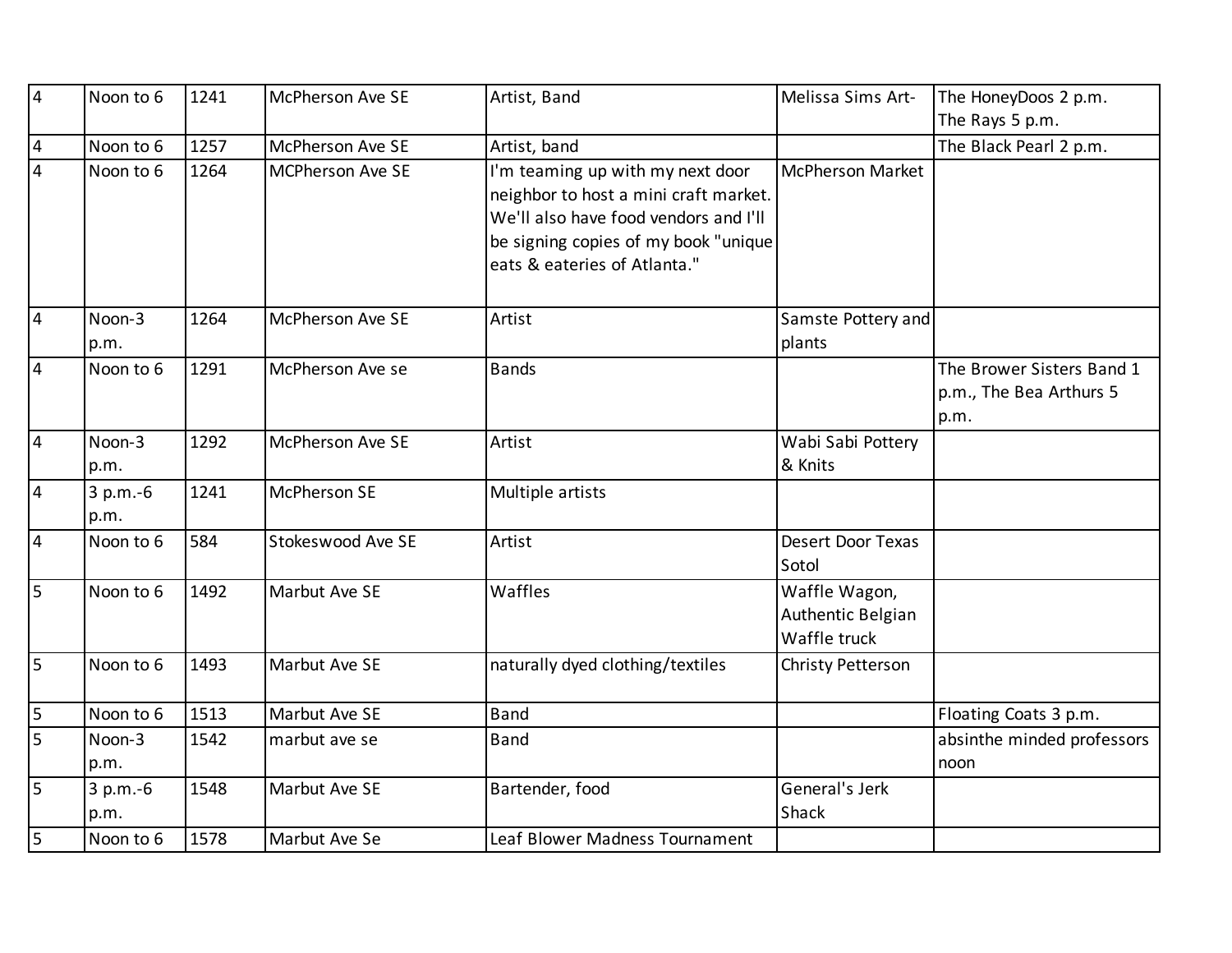| 5                       | Noon to 6 | 1564 | Marbut Ave. SE        | Artist                               | Art and Soul      |                        |
|-------------------------|-----------|------|-----------------------|--------------------------------------|-------------------|------------------------|
|                         |           |      |                       |                                      | Creations         |                        |
| $\overline{\mathsf{5}}$ | Noon to 6 | 471  | <b>McWilliams Ave</b> | Multiple artists                     |                   |                        |
| $6\overline{6}$         | Noon-3    | 1572 | Glenwood ave          | Dunk tank                            |                   |                        |
|                         | p.m.      |      |                       |                                      |                   |                        |
| 6                       | Noon to 6 | 468  | Maynard Ter SE        | Yard sale                            |                   |                        |
| $\overline{7}$          | Noon to 6 | 538  | <b>Blake Ave se</b>   | Pepper eating at your own risk! And  | Wm Hemphill       |                        |
|                         |           |      |                       | dog agility course!                  | Furniture         |                        |
| $\overline{7}$          | Noon to 6 | 564  | <b>Blake Ave SE</b>   | Artist                               | Wood Turnings by  |                        |
|                         |           |      |                       |                                      | George            |                        |
| $\overline{7}$          | Noon to 6 | 599  | <b>Blake Ave se</b>   | Bookish Tent: We're doing all kids   |                   |                        |
|                         |           |      |                       | books and YA this year. And we'll    |                   |                        |
|                         |           |      |                       | have Bookish swag and other locally  |                   |                        |
|                         |           |      |                       | crafted items (the same ones we      |                   |                        |
|                         |           |      |                       | carry in store).                     |                   |                        |
| 17                      | Noon to 6 | 692  | East Side Ave         | <b>Band</b>                          |                   | Hair of the dog 5 p.m. |
| $\overline{7}$          | Noon to 6 | 406  | East side ave se      |                                      | Ekabo home        |                        |
| $\overline{7}$          | Noon to 6 | 672  | East side ave se      | Games, art projects, yard sale       |                   |                        |
|                         | Noon-3    | 383  | East Side Avenue SE   | We will be offering free Face spritz | <b>BeLIFTED</b>   |                        |
|                         |           |      |                       |                                      |                   |                        |
|                         | p.m.      |      |                       | of our refreshing cbd face mist.     | <b>Botanicals</b> |                        |
|                         |           |      |                       | Come see us to cool down and for     |                   |                        |
|                         |           |      |                       | Fun vibes. Excited to share our      |                   |                        |
|                         |           |      |                       | natural and clean skincare products  |                   |                        |
|                         |           |      |                       | with our neighbors!                  |                   |                        |
| $\overline{7}$          | Noon to 6 | 718  | Eastside Ave se       | Artist, baked goods. Hosting Black-  | Honey beloved     |                        |
|                         |           |      |                       | and women-owned businesses           | custom jewelry &  |                        |
|                         |           |      |                       |                                      | Yochi Life Vegan  |                        |
|                         |           |      |                       |                                      | bakery            |                        |
| 17                      | Noon to 6 | 1480 | Glenwood Ave SE       |                                      |                   |                        |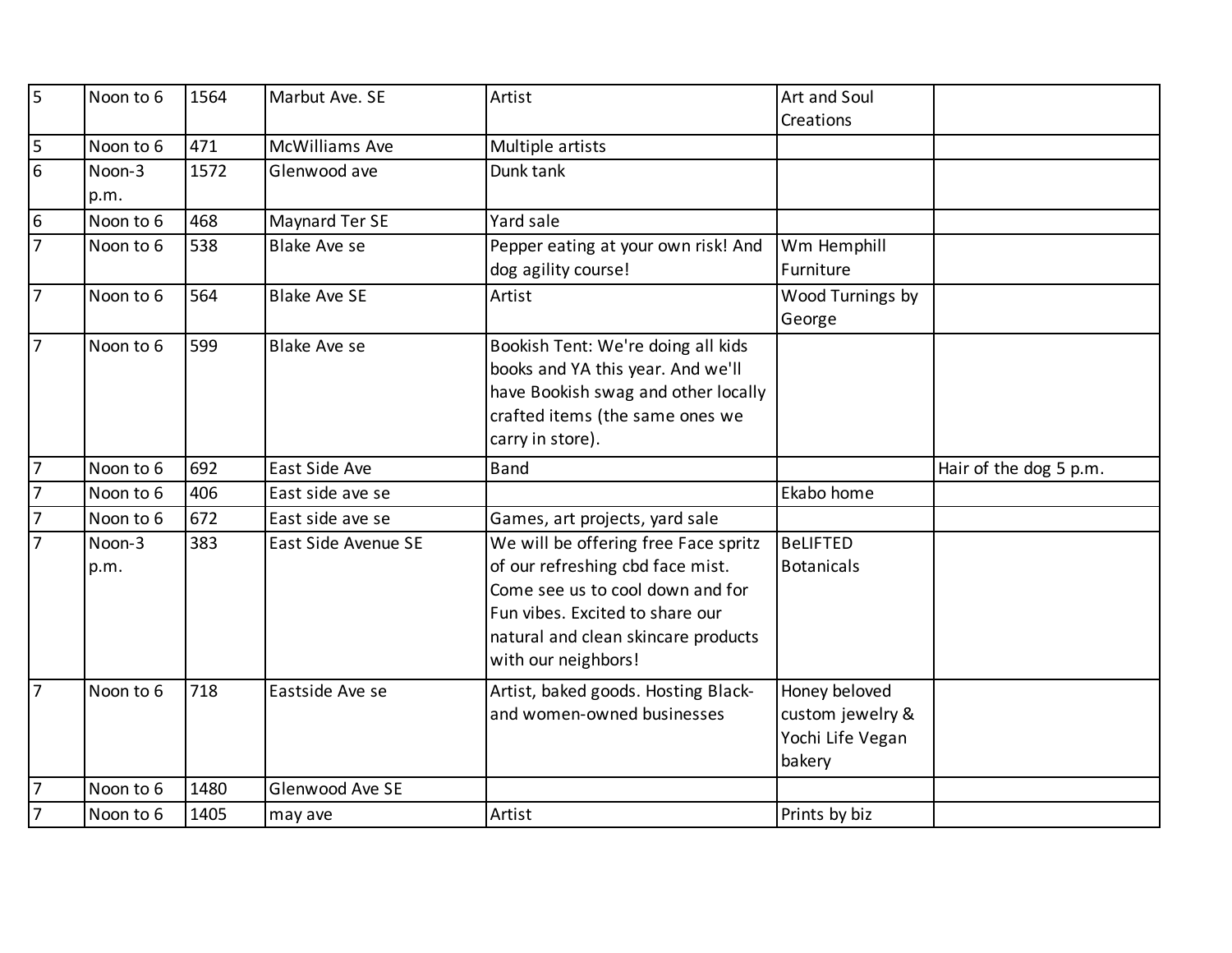| 7              | Noon to 6 | 1372 | May Ave SE                | Button Making! Fun activity for all<br>ages. |                           |                             |
|----------------|-----------|------|---------------------------|----------------------------------------------|---------------------------|-----------------------------|
| $\overline{7}$ | Noon to 6 | 1405 | May ave se                | Baked goods                                  | Ever so sweet             |                             |
| $\overline{7}$ | Noon to 6 | 1405 | May Ave se                | Handmade macrame crafts and live             | J + J Plants and          |                             |
|                |           |      |                           | houseplants. IG @plntldyj                    | Macrame                   |                             |
| 7              | Noon to 6 | 1437 | May Ave SE                |                                              | <b>Trilogy Trading Co</b> |                             |
|                |           |      |                           |                                              | and Eye Catch-Her         |                             |
|                |           |      |                           |                                              | Boutique                  |                             |
| $\overline{7}$ | Noon-3    | 1450 | May Ave SE                | coffee stand. proceeds will go to            |                           |                             |
| $\overline{7}$ | Noon to 6 | 1448 | Newton Avenue se          |                                              |                           |                             |
| $\overline{7}$ | Noon to 6 | 1556 | Van Epps st se            | Leaf Blower Madness Tournament               |                           |                             |
| $\overline{7}$ | Noon to 6 | 1514 | Van Epps Street           | Olio will be providing kids activities       |                           |                             |
|                |           |      |                           | and fun. Belligerent monkey will             |                           |                             |
|                |           |      |                           | have a booth selling art.                    |                           |                             |
| $\overline{7}$ | Noon to 6 | 1514 | Van Epps Street Southeast | I will be selling artwork.                   | The Belligerent           |                             |
|                |           |      |                           |                                              | Monkey and CamP           |                             |
|                |           |      |                           |                                              | Olio                      |                             |
| 17             | Noon to 6 | 1516 | Van Vleck Ave SE          | Band                                         |                           | Gashound 2 p.m.             |
|                |           |      |                           |                                              |                           | The Thredadbare Skivvies 3  |
|                |           |      |                           |                                              |                           | p.m.                        |
|                |           |      |                           |                                              |                           | The Alex Lotito Band 4 p.m. |
|                |           |      |                           |                                              |                           | Molog 5 p.m.                |
| 17             | Noon-3    | 1599 | Van Vleck Ave se          | Yard games/bocce, tarot cards                |                           |                             |
|                | p.m.      |      |                           | readings, and a piñata                       |                           |                             |
| 8              | Noon to 6 | 517  | <b>Cifton Street SE</b>   | Resale second hand household                 | The Home Girls            |                             |
|                |           |      |                           | items, clothes and shoes                     |                           |                             |
| 8              | Noon to 6 | 631  | Clifton Rd SE             | Multiple artists                             | Abena Designs and         |                             |
|                |           |      |                           |                                              | others                    |                             |
| 8              | Noon to 6 | 743  | Clifton Rd SE             | <b>Business</b>                              | <b>Marshall Bee</b>       |                             |
|                |           |      |                           |                                              | Company                   |                             |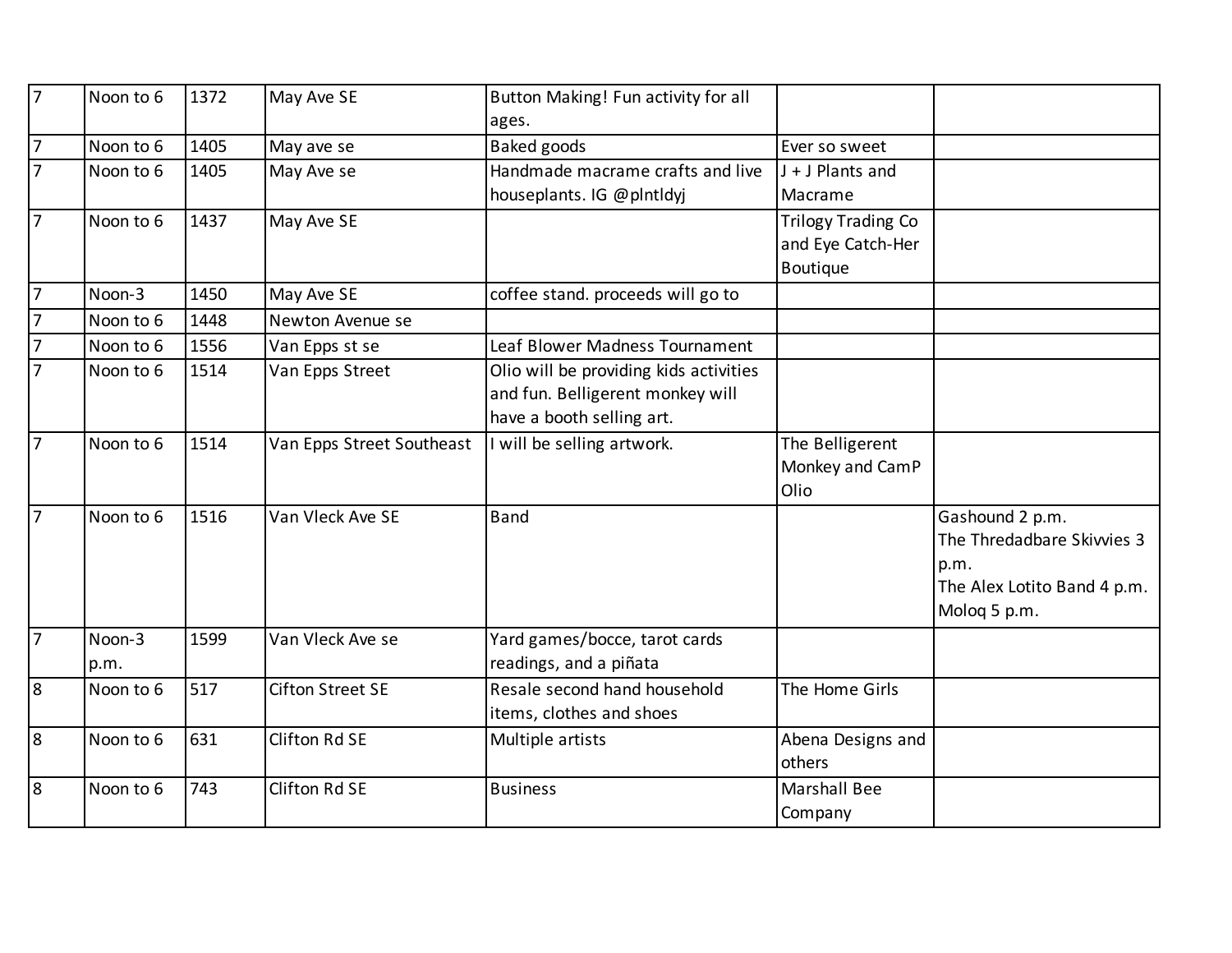| 8        | Noon to 6  | 1731 | Clifton Way    | Multiple artists, bands               | Rudabecca         | Essence Dance Troupe noon, |
|----------|------------|------|----------------|---------------------------------------|-------------------|----------------------------|
|          |            |      |                |                                       | Dyeworks          | Alyce & Marco 2 p.m.,      |
|          |            |      |                |                                       |                   | School of Rock Atlanta     |
|          |            |      |                |                                       |                   | House Band 4 p.m.          |
| l8       | Noon to 6  | 1731 | Clifton Way    | <b>Business Promotion: Urban Nest</b> |                   |                            |
|          |            |      |                | Atlanta Real Estate. In addition to   |                   |                            |
|          |            |      |                | promoting our biz, We will sell some  |                   |                            |
|          |            |      |                | pottery and have some fun activities  |                   |                            |
|          |            |      |                | for kids                              |                   |                            |
| 8        | Noon to 6  | 1703 | Clifton way se | Artist                                | Lily Smith Studio |                            |
| 8        | Noon to 6  | 1721 | Clifton Way SE | Multiple artists                      | handwoven by      |                            |
|          |            |      |                |                                       | gene turner and   |                            |
|          |            |      |                |                                       | others            |                            |
| 8        | Noon to 6  | 1721 | Clifton Way SE | <b>Baked goods</b>                    | Something Woodsy  |                            |
|          |            |      |                |                                       | Bake shop         |                            |
| <u>8</u> | noon-3     | 1721 | Clifton Way SE | goods and crafts made from wood       | Woodcraftian      |                            |
|          |            |      |                |                                       | Goods             |                            |
| 8        | $3 p.m.-6$ | 1731 | Clifton way se | <b>Bands</b>                          |                   | Alyce Inversion Project,   |
|          | p.m.       |      |                |                                       |                   | School of Rock             |
| 8        | Noon-3     | 1619 | May Ave SE     | Cornhole                              |                   |                            |
|          | p.m.       |      |                |                                       |                   |                            |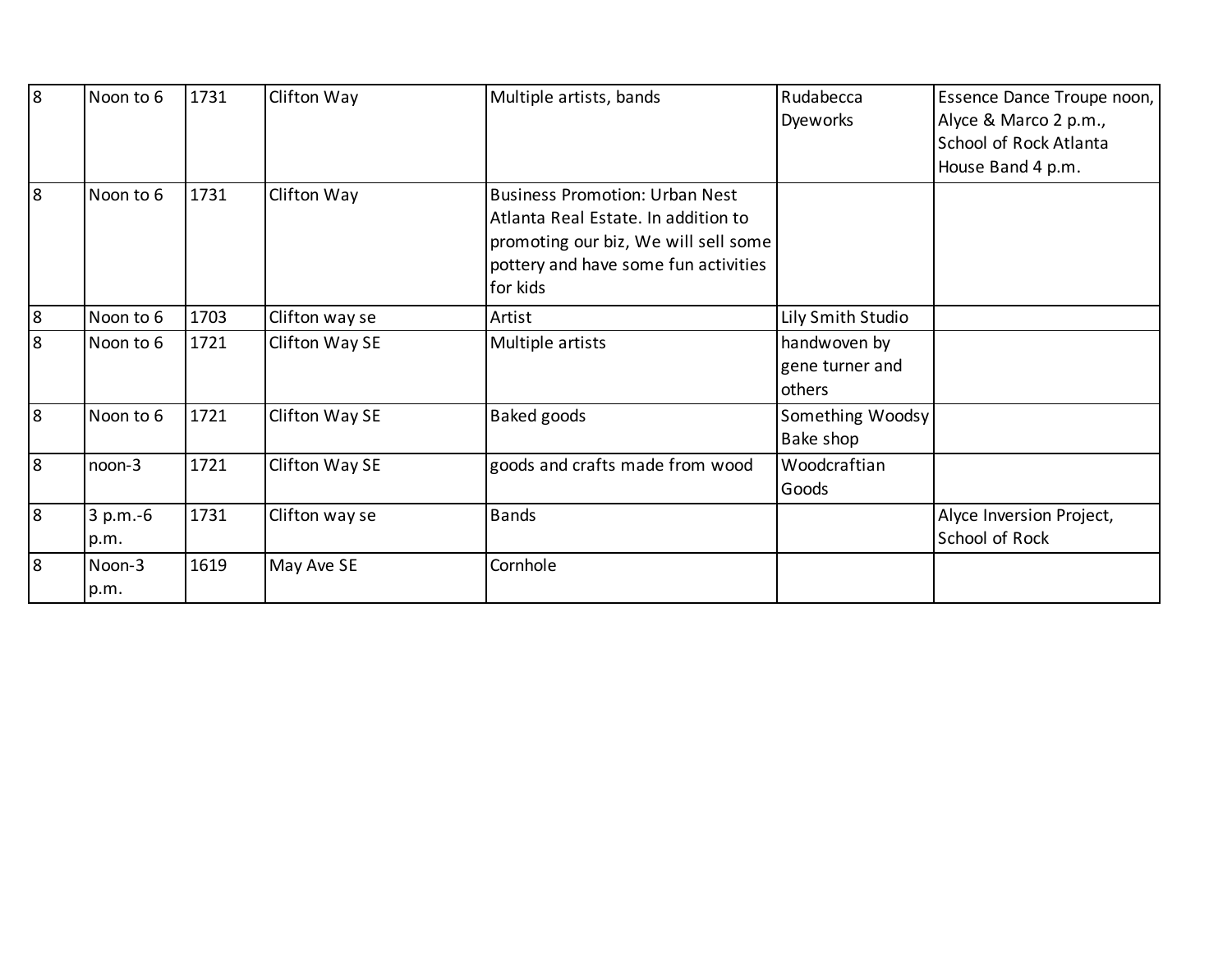| 8  | Noon to 6  | 1629 | May Ave SE             | "OH Sh%t! A Ufo hit the                   | LardLabs, Ilc.             |                          |
|----|------------|------|------------------------|-------------------------------------------|----------------------------|--------------------------|
|    |            |      |                        | #EaVVolcano" 20\$ Suggested               |                            |                          |
|    |            |      |                        | donation to *walk-through a private       |                            |                          |
|    |            |      |                        | residence.                                |                            |                          |
|    |            |      |                        | (Donation goes towards future             |                            |                          |
|    |            |      |                        | immersive & multi-media,                  |                            |                          |
|    |            |      |                        | community-based events.)                  |                            |                          |
|    |            |      |                        | *The house is not wheelchair              |                            |                          |
|    |            |      |                        | accessible at this time.                  |                            |                          |
|    |            |      |                        | *Children are allowed if                  |                            |                          |
|    |            |      |                        | accompanied by an adult.                  |                            |                          |
|    |            |      |                        | *Absolutely NO TOUCHING the               |                            |                          |
|    |            |      |                        | exhibit. www.lardlabs.com                 |                            |                          |
| 11 | Noon to 6  | 2288 | Cloverdale drive se    | Artist                                    | BLK BEV & Cool art         |                          |
| 11 | $3 p.m.-6$ | 1212 | <b>Greenleaf Rd SE</b> | <b>Band</b>                               |                            | The Frontrunners, 4 p.m. |
|    | p.m.       |      |                        |                                           |                            |                          |
| 11 | Noon to 6  | 868  | Gresham Ave se         |                                           |                            |                          |
| 11 | Noon to 6  | 931  | Gresham Ave SE         | Multiple artists                          | <b>Steel and Stilettos</b> |                          |
| 11 | Noon to 6  | 1005 | Gresham Ave SE         | <b>Band</b>                               |                            | <b>Bad Liars, TBD</b>    |
| 11 | Noon to 6  | 1134 | <b>OAKFIELD DR SE</b>  | Garden strut, Planned Parenthood<br>booth |                            |                          |
| 11 | Noon to 6  | 1254 | Oakfield drive se      | <b>Classic Yard Games, bands</b>          |                            | The Roundabouts 3 p.m.,  |
|    |            |      |                        |                                           |                            | The Muckers 5 p.m.       |
| 11 | Noon to 6  | 804  | Shadowridge            | Artist                                    | Curriculum Jewelry         |                          |
| 11 | Noon to 6  | 769  | Shadowridge dr se      | Artist                                    | Coven ATL                  |                          |
| 11 | Noon to 6  | 775  | Shadowridge DR SE      | Artist                                    | Scraped Knee - Art         |                          |
|    |            |      |                        |                                           | of Matt Leunig             |                          |
| 11 | Noon to 6  | 760  | Shadowridge Dr.        | My immediate neighbors and I will         |                            |                          |
|    |            |      |                        | be cooking, eating and enjoying the       |                            |                          |
|    |            |      |                        | strut!                                    |                            |                          |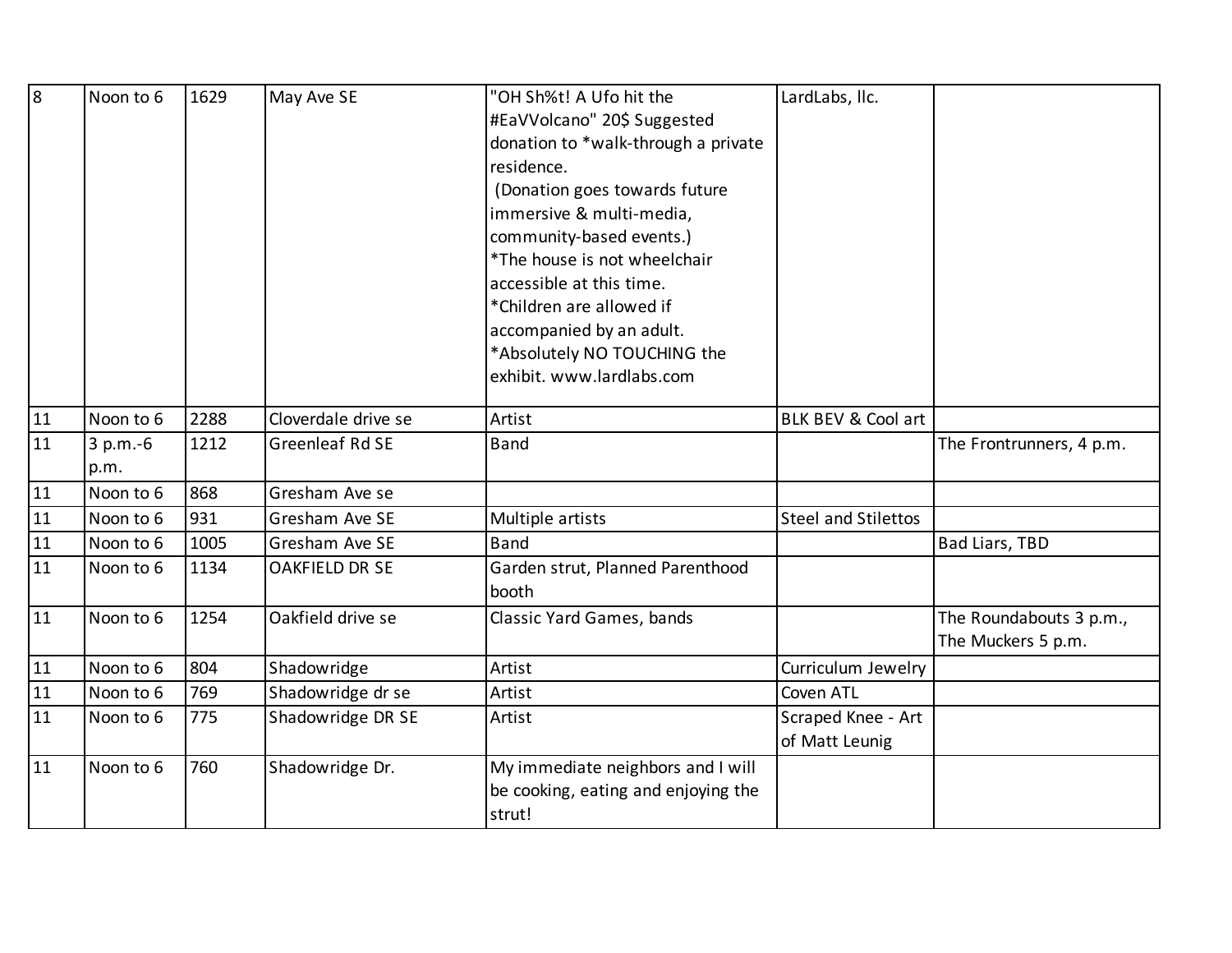| 11            | Noon to 6          | 1218 | Stoneybrook Dr. SE           | Bake sale lemonade sale hosted by<br>kids                                                                                                      |                                     |                                                 |
|---------------|--------------------|------|------------------------------|------------------------------------------------------------------------------------------------------------------------------------------------|-------------------------------------|-------------------------------------------------|
| 12            | $3 p.m.-6$<br>p.m. | 750  | Gresham Ave                  | Yard sale and host my friend's<br>jewelry business.                                                                                            | Hireth Jewelry                      |                                                 |
| 12            | Noon to 6          | 623  | Gresham AVe., SE             | Artist                                                                                                                                         | Rep Your hood t-<br>shirts          |                                                 |
| 12            | Noon to 6          | 760  | Gresham Avenue               | Artist, band                                                                                                                                   |                                     | Andrew's Craft Arts DB Holston Blues 4 p.m.     |
| 12            | Noon-3<br>p.m.     | 1318 | Ormewood Avenue<br>Southeast | Yard Sale, Donation drink stand                                                                                                                |                                     |                                                 |
| 13            | Noon to 6          | 569  | <b>Brownwood Ave SE</b>      | Artist                                                                                                                                         | matthew Wilder<br>Photography       |                                                 |
| 13            | Noon to 6          | 668  | <b>Brownwood Ave SE</b>      | Artist                                                                                                                                         | <b>Bending Light</b><br>Photography |                                                 |
| 13            | Noon to 6          | 633  | <b>Flat Shoals Ave</b>       | Yard games, Free Swag, and live<br>music by Eastside church folks                                                                              |                                     |                                                 |
| 13            | Noon to 6          | 569  | Stokeswood Ave               | Pet food truck, band                                                                                                                           |                                     | Four-legged Foodie Mystery Casette 2 p.m.       |
| 13            | $3 p.m.-6$<br>p.m. | 584  | Stokeswood Ave               | <b>Bands</b>                                                                                                                                   |                                     | Buckhead Shaman 3 p.m.,<br>Suede Cassidy 5 p.m. |
| 13            | Noon to 6          | 572  | Stokeswood Ave SE            | We are a bartenders garden and<br>want to have cocktails and mocktails<br>from our sponsers                                                    |                                     |                                                 |
| $10$ or<br>11 | Noon to 6          | 739  | Pasley Ave SE                | we will be making a cross of korean<br>food and black soul food (kimchi,<br>collard greens and mandu)                                          | Seoul Food                          |                                                 |
| $11$ or<br>12 | Noon to 6          | 724  | Brownwood Ave Se             | My non profit organization, The<br>Gwen fund, is going to set up a tent<br>in my yard with information and<br>some free pet toys to give away. |                                     |                                                 |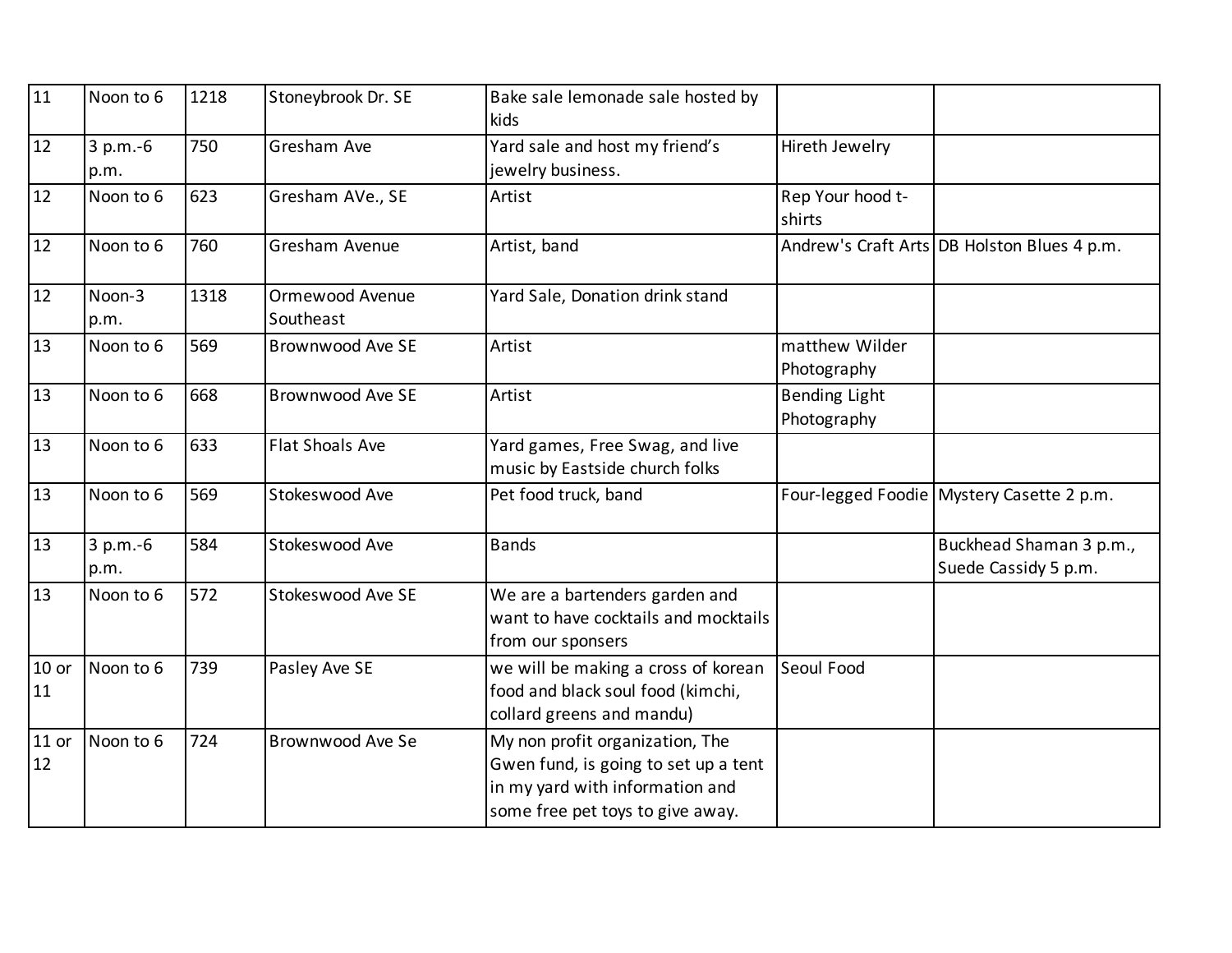| $11$ or<br>12            | Noon to 6                               | 759  | Brownwood Ave se        | Artist                                                                                                    | Greg Krakow                  |                                                           |
|--------------------------|-----------------------------------------|------|-------------------------|-----------------------------------------------------------------------------------------------------------|------------------------------|-----------------------------------------------------------|
| $11$ or<br>12            | Noon to 6                               | 771  | <b>Brownwood AVE SE</b> | Artist                                                                                                    | LAine gay art                |                                                           |
| $11$ or<br>12            | $3 p.m.-6$<br>p.m.                      | 777  | <b>Brownwood Ave SE</b> | <b>Band</b>                                                                                               |                              | Flamingo Chateau 4 p.m.                                   |
| $\overline{1}1$ or<br>12 | $3 p.m.-6$<br>p.m.                      | 877  | Brownwood ave se        | Dj's and possibly a band                                                                                  |                              |                                                           |
| $11$ or<br>12            | Noon to 6                               | 897  | brownwood ave se        | Mel's Snack Shack                                                                                         |                              |                                                           |
| $11$ or<br>$12$          | Noon to 6                               | 791  | Brownwood Ave.          | Multiple artists and food                                                                                 | Costaleko and<br>others      |                                                           |
|                          | $2$ or $3$ Noon to 6                    | 1346 | Metropolitan ave        | game- cornhole or giant jenga,<br>bands                                                                   |                              | Kimono My House bands,<br>noon to 6                       |
| 2 or 3                   | Noon to 6                               | 1310 | Metropolitan Ave SE     | Mugs, magnets, shirts, card, etc                                                                          | Dani Does Doodles            |                                                           |
|                          | 2 or 3 Noon to 6                        | 1315 | Metropolitan Ave SE     | Mural for people to take pics by, all 4<br>eav mascots                                                    |                              |                                                           |
|                          | $2$ or $3$ Noon to 6                    | 1316 | Metropolitan Ave SE     | <b>Bands</b>                                                                                              |                              | Vagabond Oboist 1 p.m.,<br>Mark and Lady Outlaw 3<br>p.m. |
|                          | 2 or 3 $ 2 - 5p.m.,$<br>perhaps<br>more | 1328 | Metropolitan Ave SE     | Aerial dance<br>demonstrations/performances by<br>challenge aerial instructors on a rig<br>in my driveway |                              |                                                           |
| 2 or 3                   | Noon to 6                               | 1352 | Metropolitan Ave se     | Hula hoop competition, bands                                                                              |                              | Kimono My House bands,<br>noon to 6                       |
| 2 or 3                   | Noon to 6                               | 1371 | Metropolitan Ave se     | Artist                                                                                                    | Courtney moyers/<br>Cairtney |                                                           |
|                          | 2 or 4 10 to 2                          | 400  | Flat Shoals Ave SE      | Friends of the East Atlanta Library.<br>We'll do story time, sell<br>memberships, pass out bookmarks.     |                              |                                                           |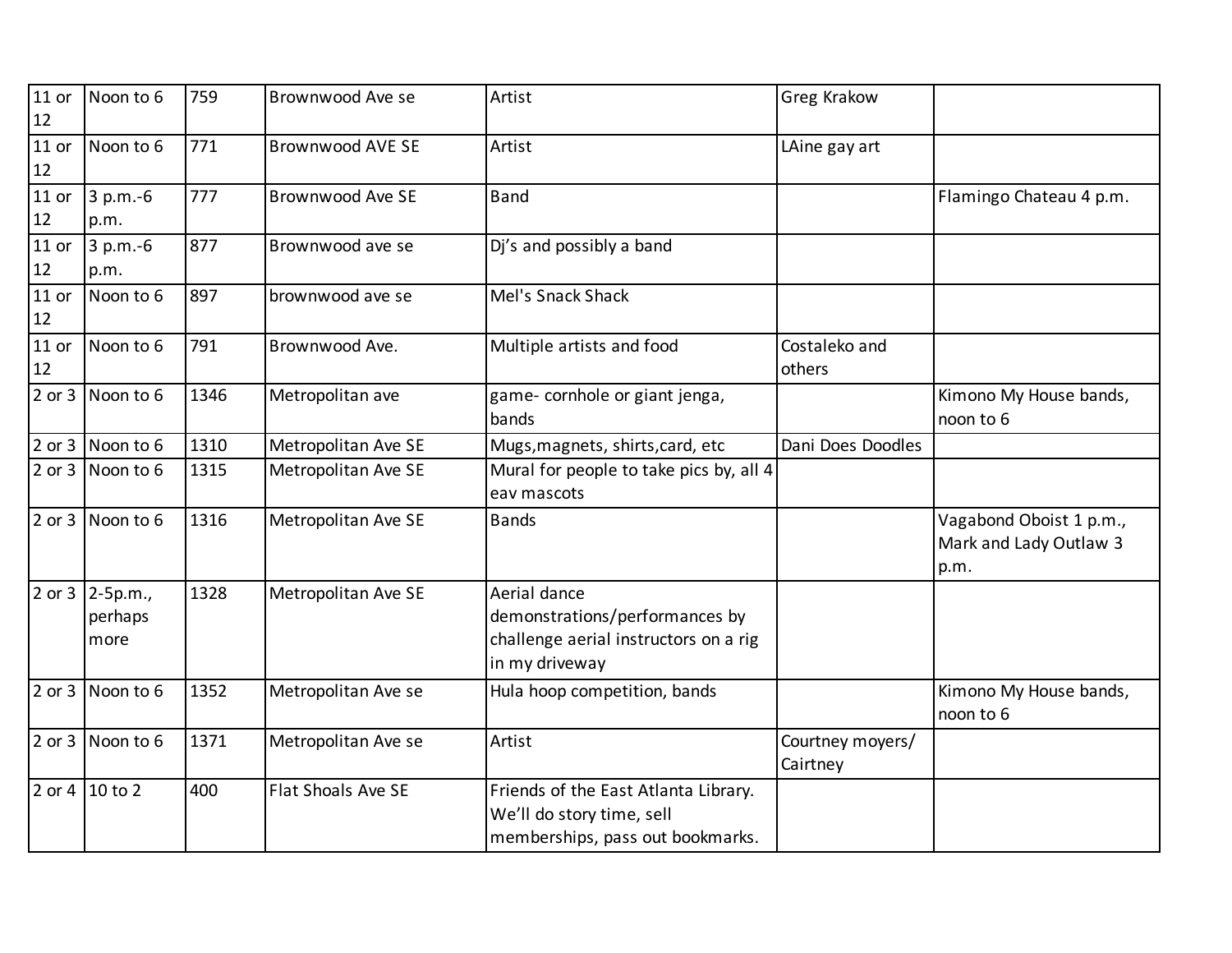|            | $2$ or 4 Noon to 6      | 1212 | MCPHERSON AVE SE        | Multiple artists, food, bands                                                                                |                                                                                                                                          | Open - noon, Sara Rae - 2<br>p.m.     |
|------------|-------------------------|------|-------------------------|--------------------------------------------------------------------------------------------------------------|------------------------------------------------------------------------------------------------------------------------------------------|---------------------------------------|
| 3 or 4     | $3 p.m.-6$<br>p.m.      | 391  | Monument Ave            | WE will have a paper Airplane<br>Design/ Build/ Test Competition.                                            |                                                                                                                                          |                                       |
| 3 or 4     | $3 p.m.-6$<br>p.m.      | 385  | Monument ave se         | <b>Band</b>                                                                                                  |                                                                                                                                          | CJ Jones & The Spirit Bones<br>3 p.m. |
| 3 or 4     | Noon-3<br>p.m.          | 1228 | Oak Grove Avenue        | Several houses on this street wish to<br>participate in a street yard sale                                   |                                                                                                                                          |                                       |
| 3 or 7     | $2$ to 4 p.m.           | 368  | Patterson Ave SE        | <b>Band</b>                                                                                                  |                                                                                                                                          | Buttered Bourbon 2 p.m. to<br>4 p.m.  |
| 3 or 7     | Noon to 6               | 373  | Patterson Ave SE        | Artist                                                                                                       | Christina<br>Thompson at<br>YarnThrough                                                                                                  |                                       |
|            | $4$ or 5 Noon to 6      | 1342 | <b>McPherson Ave SE</b> | Artist                                                                                                       | Simmering Babe<br>Vintage                                                                                                                |                                       |
|            | 4 or 5 3 p.m.-6<br>p.m. | 1420 | <b>McPherson Ave SE</b> |                                                                                                              |                                                                                                                                          |                                       |
| $5$ or $6$ | Noon to 6               | 430  | Blake ave se            | tiny house tours & free chair<br>massage & free beer / beverages!,<br>band                                   | <b>Tiny House</b><br>Massage and<br>others                                                                                               | Smoochyface 4 p.m.                    |
| 6 or 7     | Noon to 6               | 1525 | Glenwood Ave SE         | We are planning to have a dj in the<br>yard, food and drinks, maybe a face<br>painting station for the kids. | Multiple<br>businesses<br>(Sistahritas Food<br>Truck -<br>Tacos/Mexican<br>Food, big daddy<br>biscuits, my<br>elderberry fairy,<br>more) |                                       |